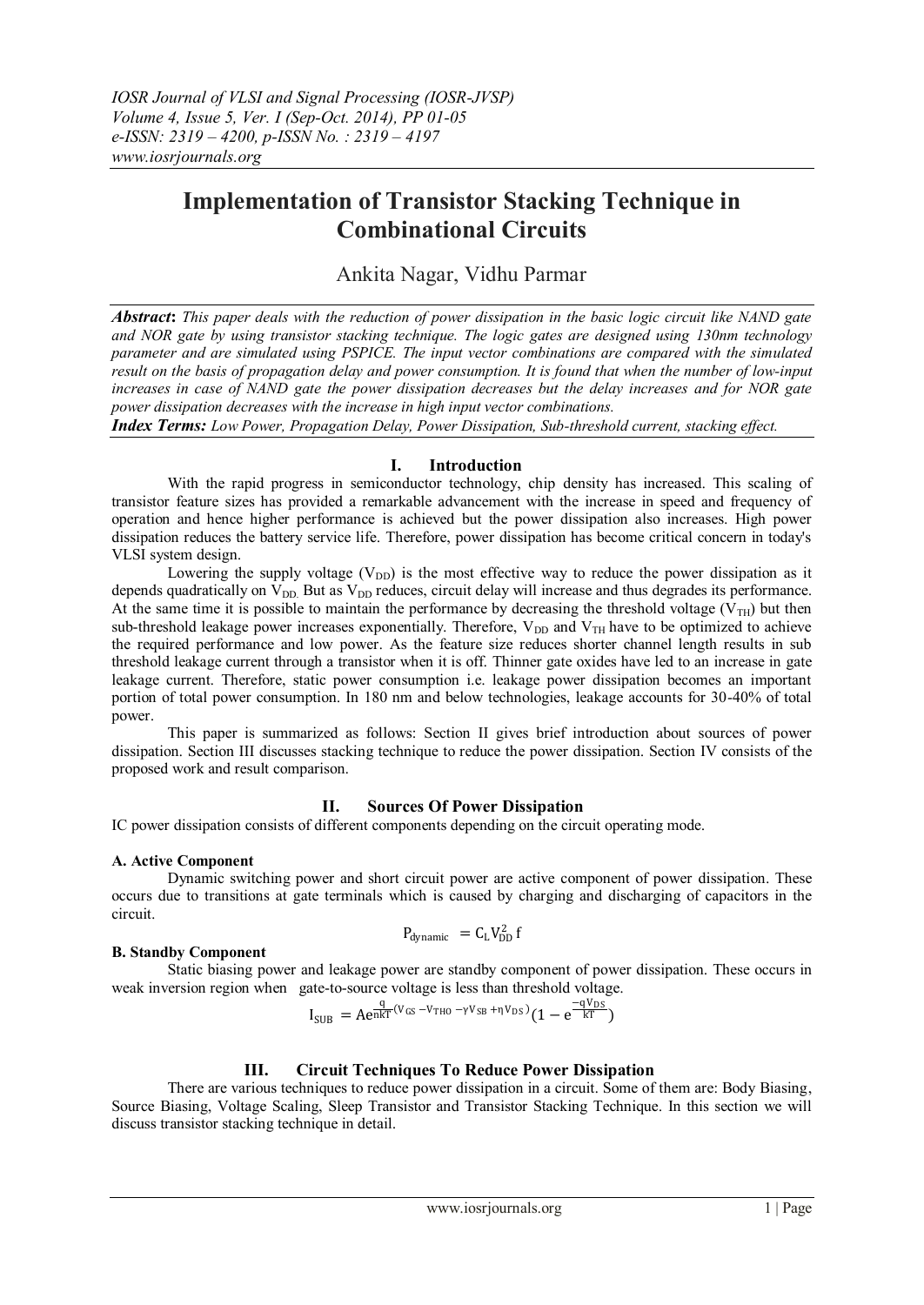#### **A. Transistor Stacking Technique**

Sub-threshold leakage current that is flowing through a stack of series-connected transistors decreases when more than one transistor in the stack is turned off. This effect is known as the "stacking effect" or "selfreverse bias". Leakage currents in NMOS or PMOS transistors depend exponentially on the voltage at the four terminals of transistors.  $V_G$  is "0" thus increasing  $V_S$  of NMOS transistor reduces sub-threshold leakage current exponentially.

Let us consider a stack of two NMOS transistors as shown in the Fig.1.



**Fig.1.** Effect of transistor stacking on source voltage.

When both transistors M1 and M2 are turned off, the voltage at the intermediate node  $(V_M)$  is positive due to small drain current. Positive potential at the intermediate node has the three following effects:

- 1) Due to the positive source potential  $V_M$ , gate to source voltage ( $V_{GS1}$ ) of transistor M1 becomes negative; hence, the sub-threshold current reduces substantially.
- 2) Due to  $V_M > 0$ , body to source potential  $(V_{BS1})$  of transistor M1 becomes negative, which results in an increase in the threshold voltage (larger body effect) of M1, and thus reducing the sub-threshold leakage.
- 3) Due to  $V_M > 0$ , the drain to source potential  $(V_{DS1})$  of transistor M1 decreases, which results in an increase in the threshold voltage (less DIBL) of M1, and thus reducing the sub-threshold leakage.

If only one NMOS device is off, the voltage at the source node of off transistor would be virtually zero because all other on transistors will act as short circuit. Thus, there is no self reverse biasing effect, and the leakage across the off transistor is large. But if more than one transistor is off, the source voltages of the off transistor, except the one connected to ground by transistors, will be greater than zero, and the leakage will be determined by the most negatively self-reverse biased transistor (because sub-threshold leakage is an exponential function of gate-source voltage). The reverse bias makes the leakage across the off transistor very small.

## **B. Input Vector Dependence**

Functional blocks such as NAND, NOR or other complex gates have a stack of transistors. Due to the stacking effect, the sub-threshold leakage through a logic gate depends on the applied input vector. By applying proper input vectors in a stack we can increase the number of off transistors and can reduce the standby leakage of a functional block.

## **IV. Proposed Work**

Here, we have simulated basic logic gates like inverter, NAND and NOR gate using transistor stacking techniques. By varying the combination of input vectors of the NAND gate and NOR gate the delay and power dissipation have been calculated. All the analysis are done by considering the threshold voltage  $V_{\text{TO}} = 0.39V$ and by using 130nm technology.

#### **A. NAND Gate**

When all the inputs are low (all NMOS transistors are OFF) the power dissipation is minimum and when all the inputs are high (all NMOS transistors are ON) the power dissipation is maximum. As we can see from the Table I and Table II, if the number of low input increases, the power dissipation decreases because the sub threshold leakage current that is flowing through a stack of series-connected transistors decreases when more than one transistor in the stack is turned off.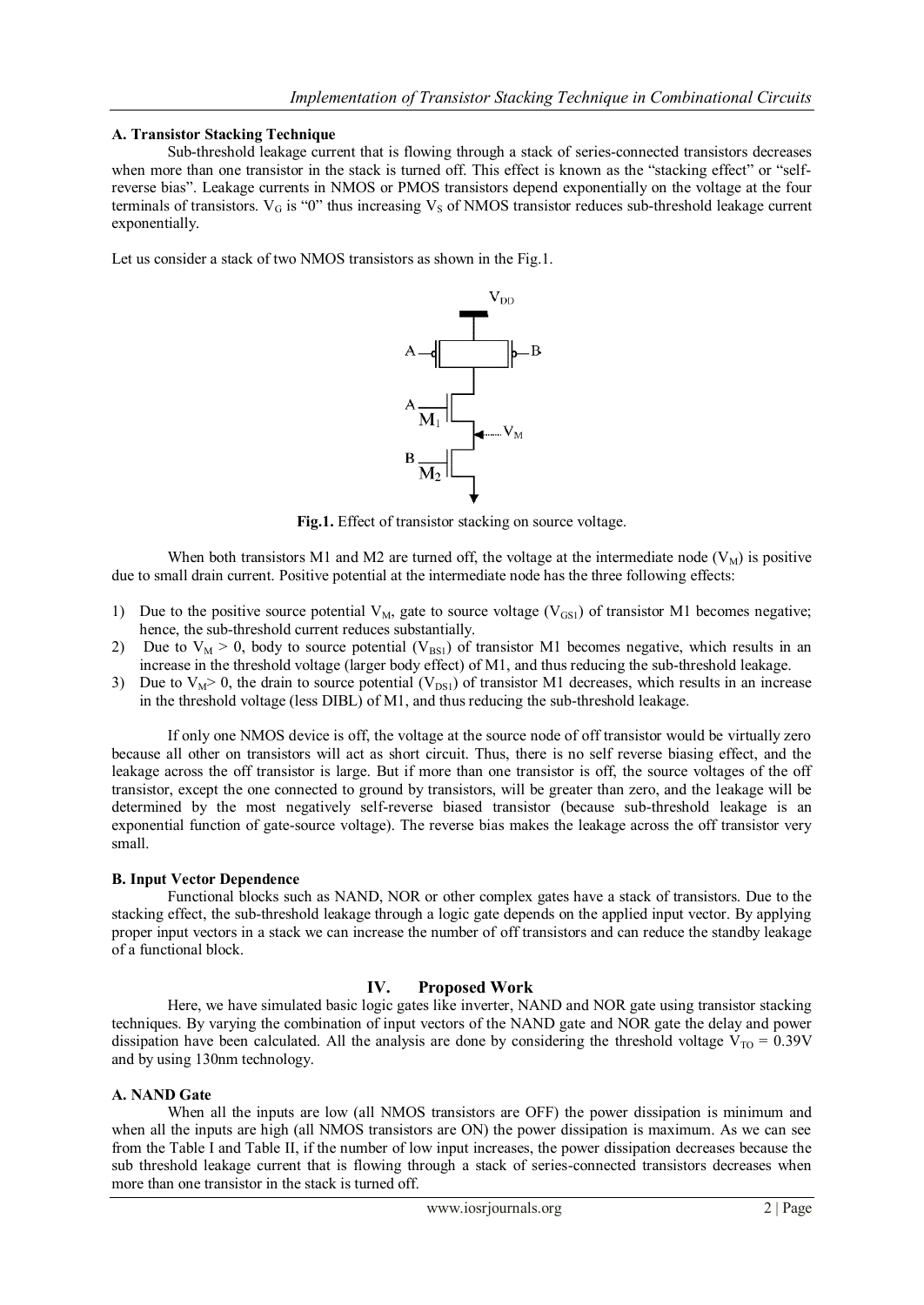

**Table I.** Estimated power dissipation and delay by varying input vector combination of 2-input NAND gate.

| A | B | <b>NAND</b><br>Output | <b>Power Dissipation (W)</b> | Delay (ps) |
|---|---|-----------------------|------------------------------|------------|
|   |   |                       | $1.10x10^{-9}$               | 52.64      |
|   |   |                       | $2.27x10^{-9}$               | 45.38      |
|   |   |                       | $2.24x10^{-9}$               | 40.97      |
|   |   |                       | $3.38x10^{4}$                | 50.25      |

**Table II.** Estimated power dissipation and delay by varying input vector combination of 3-input NAND gate.

| A        | В | C | <b>NAND</b> | Power                      | Delay (ps) |
|----------|---|---|-------------|----------------------------|------------|
|          |   |   | Output      | Dissipation (W)            |            |
|          |   |   |             | $7.56x10^{-10}$            | 10.93      |
| $\Omega$ | 0 |   |             | $1.10 \times 10^{-9}$      | 14.95      |
|          |   |   |             | $1.10x10^{-9}$             | 9.95       |
|          |   |   |             | $2.27 \times 10^{-9}$      | 29.97      |
|          |   |   |             | $1.10x10^{-9}$             | 4.97       |
|          | 0 |   |             | $2.24 \times 10^{-9}$      | 14.95      |
|          |   |   |             | $2.23 \times 10^{-9}$      | 9.97       |
|          |   |   |             | $5.07 \overline{x10^{-9}}$ | 0.045      |

## **B. NOR Gate**

When all the inputs are low (all NMOS transistors are OFF) the power dissipation is minimum and when all the inputs are high (all NMOS transistors are ON) the power dissipation is maximum. As we can see from the Table III and Table IV, if the number of high input increases then power dissipation decreases.



**Fig.3. 2 –** Input NOR gate.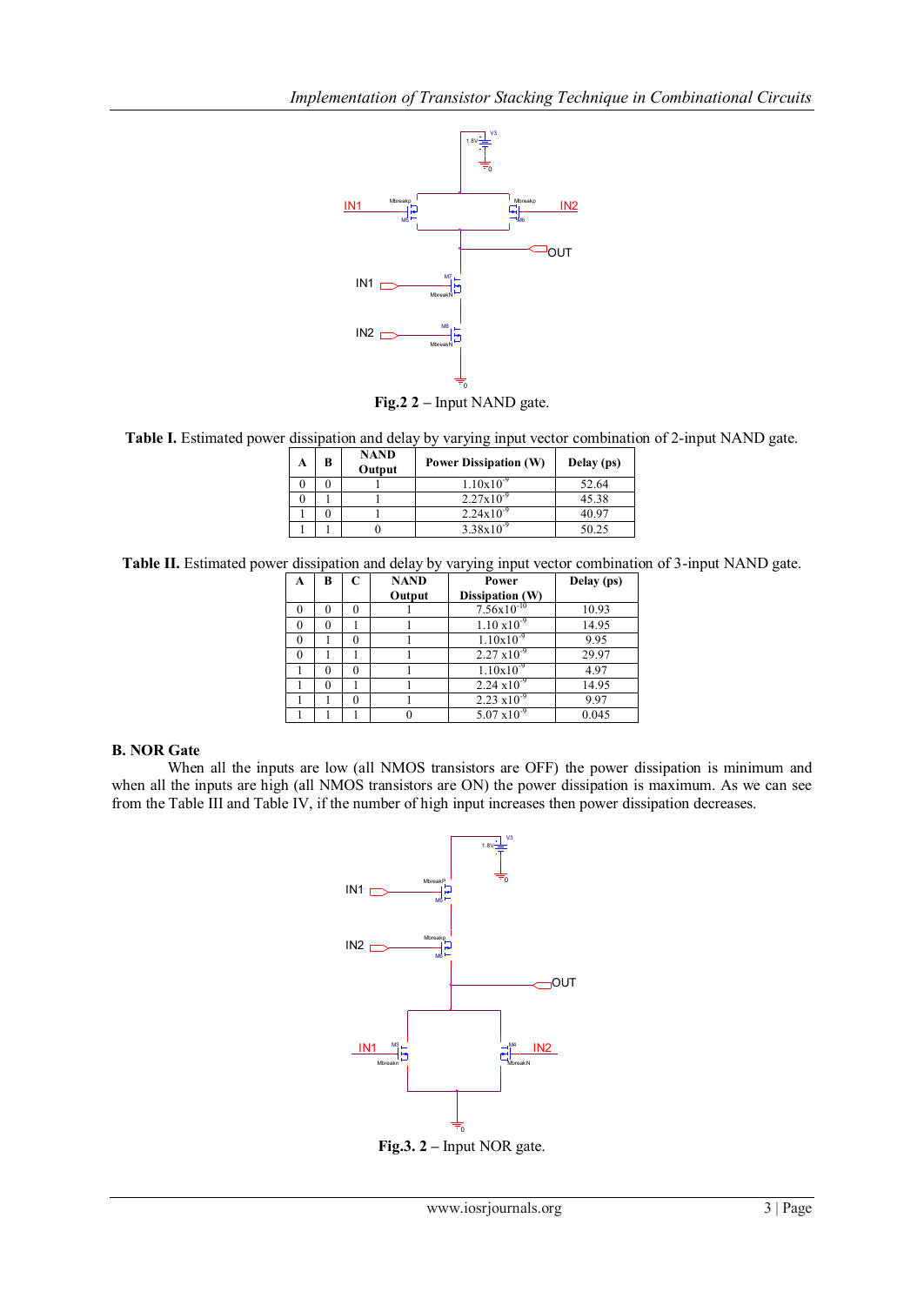|  |  |  |  | Table III. Estimated power dissipation and delay by varying input vector combination of 2-input NOR gate. |
|--|--|--|--|-----------------------------------------------------------------------------------------------------------|
|--|--|--|--|-----------------------------------------------------------------------------------------------------------|

|  | <b>NOR Output</b> | <b>Power Dissipation(W)</b> | Delay (ps) |
|--|-------------------|-----------------------------|------------|
|  |                   | $4.54 \times 10^{-9}$       | 47.96      |
|  |                   | $1.69x10^{-9}$              | 44.76      |
|  |                   | $1.67x10^{-9}$              | 48.87      |
|  |                   | $8.22 \times 10^{-10}$      | 46.21      |

**Table IV.** Estimated power dissipation and delay by varying input vector combination of 3-input NOR gate.

| A | B | C | <b>NOR</b> | Power                  | Delay (ps) |
|---|---|---|------------|------------------------|------------|
|   |   |   | Output     | dissipation (W)        |            |
|   |   |   |            | $6.8x10^{-9}$          | 58.87      |
|   |   |   |            | $1.69 \times 10^{-9}$  | 50.29      |
|   |   |   |            | $1.67x10^{-9}$         | 50.67      |
|   |   |   |            | $8.22 \times 10^{-10}$ | 54.2       |
|   |   |   |            | $1.66x10^{-9}$         | 52.40      |
|   |   |   |            | $8.22 \times 10^{-10}$ | 43.42      |
|   |   |   |            | $8.21 \times 10^{-10}$ | 44.48      |
|   |   |   |            | $5.66 \times 10^{-10}$ | 48.28      |

#### **C. 2-to-4 Decoders**

We have also applied transistor stacking technique in the estimation of delay and power dissipation of static CMOS based decoders. The analysis is done on both the  $2 -$ to  $- 4$  decoders designed using static CMOS based NAND and NOR gates by considering supply voltage V<sub>DD</sub> = 1.8V, threshold voltage V<sub>TO</sub> = 0.39V and by using 130nm technology. The simulation is done with PSPICE. From the calculations depicted in the Table V and Table VI, it can be concluded that as the input goes high, the power dissipation decreases. In case of NAND based decoder the delay also decreases as the input goes high whereas in the case of NOR based decoder the delay increases as the input vector is high.



**Fig. 4.** 2-to-4 Decoder designed using static CMOS based NAND gates

**Table V.** Estimated delay and power dissipation by varying input vector combination of static CMOS NAND based 2-to-4 decoder.

|   | $\alpha$ |               |    |    |    |              |                          |  |  |  |  |
|---|----------|---------------|----|----|----|--------------|--------------------------|--|--|--|--|
| A | B        | <b>OUTPUT</b> |    |    |    | <b>Delay</b> | Power                    |  |  |  |  |
|   |          | ю             | 11 | 12 | 13 | (ps)         | <b>Dissipation</b><br>(W |  |  |  |  |
|   |          |               |    |    |    | 31.08        | 2.37E-09                 |  |  |  |  |
|   |          |               |    |    |    | 28.87        | 2.31E-09                 |  |  |  |  |
|   |          |               |    |    |    | 27.42        | 2.31E-09                 |  |  |  |  |
|   |          |               |    |    |    | 27.13        | 2.26E-09                 |  |  |  |  |